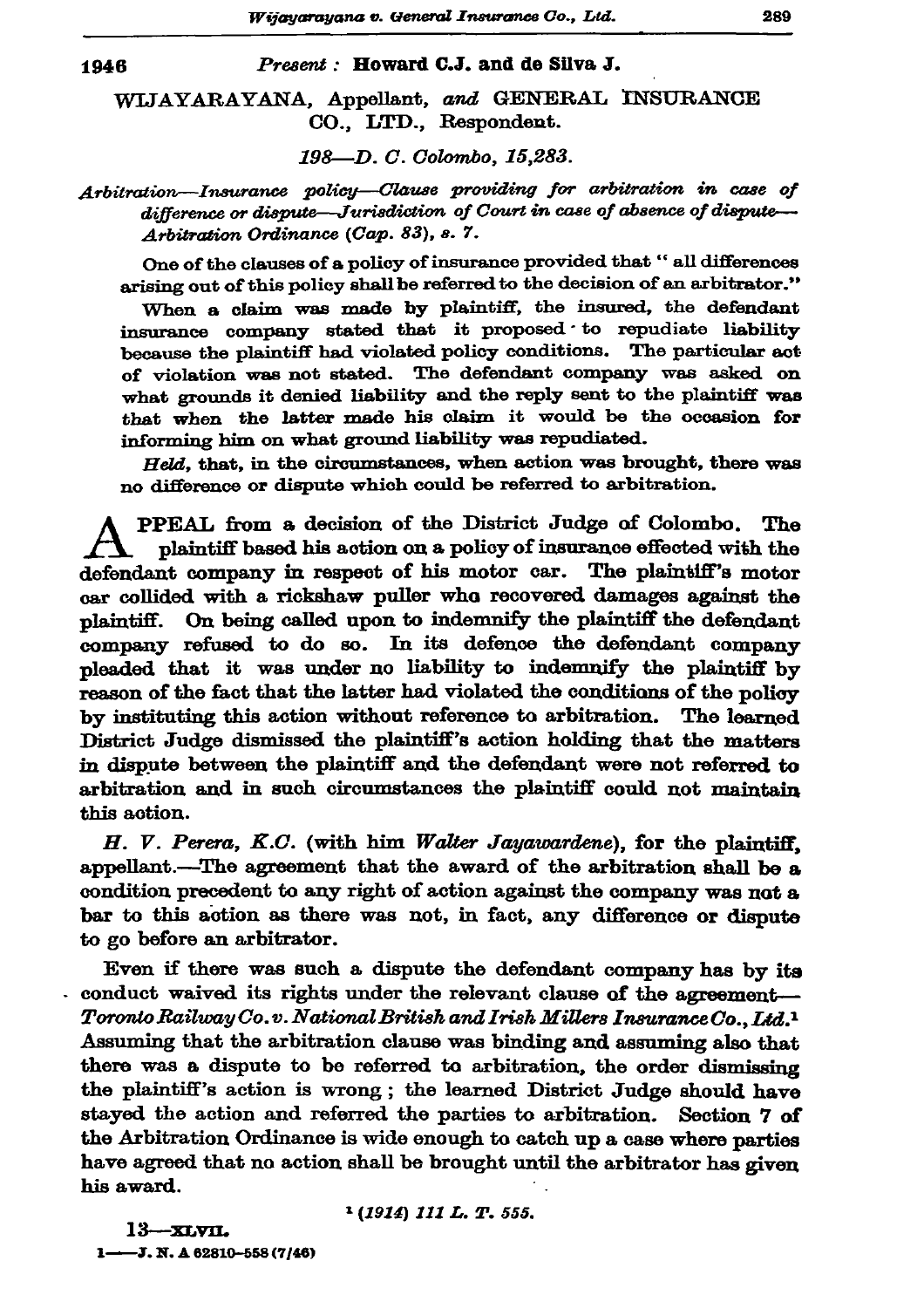N. Nadarajah, K.C. (with him D. W. Fernando), for the defendant. respondent.-The relevant clause in the agreement expressly makes an award of the arbitrators a condition precedent to the bringing of an action. and the only course open to the learned District Judge was to dismiss the See Scott v. Avery<sup>1</sup>; Trainor v. The Phoenix Fire plaintiff's action. Assurance Co.<sup>2</sup>. The conduct of the respondent did not amount to a waiver of its rights under the arbitration clause. Section 7 of the Arbitration Ordinance is similar in terms to section 11 of the Common Law Procedure Act of 1854 which was in force when Scott v. Avery was decided.

H. V. Perera, K.C., in reply.—In Scott v. Avery (supra) no cause of action could arise until the award of the arbitrators was given for the reason that the plaintiff was entitled under the agreement to sue only for such sum as may be awarded by the arbitrators. The plaintiff's action had therefore to be dismissed. The present case is different as the action is based on an unqualified right of indemnity. The Common Law Procedure Act of 1854 had not been enacted at the time the Court of Exchequer gave judgment in Scott v. Avery (supra).

Cur. adv. vult.

## June 26, 1946. HOWARD C.J.-

The plaintiff who appeals from a decision of the District Judge. Colombo, bases his action on a policy of Insurance with respect to his motor car effected with the defendant company. The plaintiff's motor car collided with a rickshaw puller who recovered damages against the plaintiff. On being called upon to indemnify the plaintiff the defendant company refused to do so. In its defence the defendant company pleaded that it was under no liability to indemnify the plaintiff by reason of the fact that the latter had violated the terms and conditions of the Policy by instituting the present action without reference to arbitration. The learned Judge in dismissing the plaintiff's claim has held that the matters in dispute between the plaintiff and the defendant company were not referred to arbitration and in such circumstances the plaintiff cannot maintain this laim.

Clause 7 of the Conditions of the Policy which relates to arbitration is worded as follows :-

" All differences arising out of this Policy shall be referred to the decision of an arbitrator to be appointed in writing by the parties in difference or if they cannot agree upon a single Arbitrator to the decision of two Arbitrators one to be appointed in writing by each of the parties within one calendar month after having been required in writing so to do by either of the parties or in case the Arbitrators do not agree of an Umpire appointed in writing by the Arbitrators before entering upon the reference. The Umpire shall sit with the Arbitrators and preside at the :.. meetings and the making of an Award shall be a condition precedent to any right of action against the

 $1(1855)$  10 E.R. 1121.

<sup>2</sup> (1892 65 L. T. 825.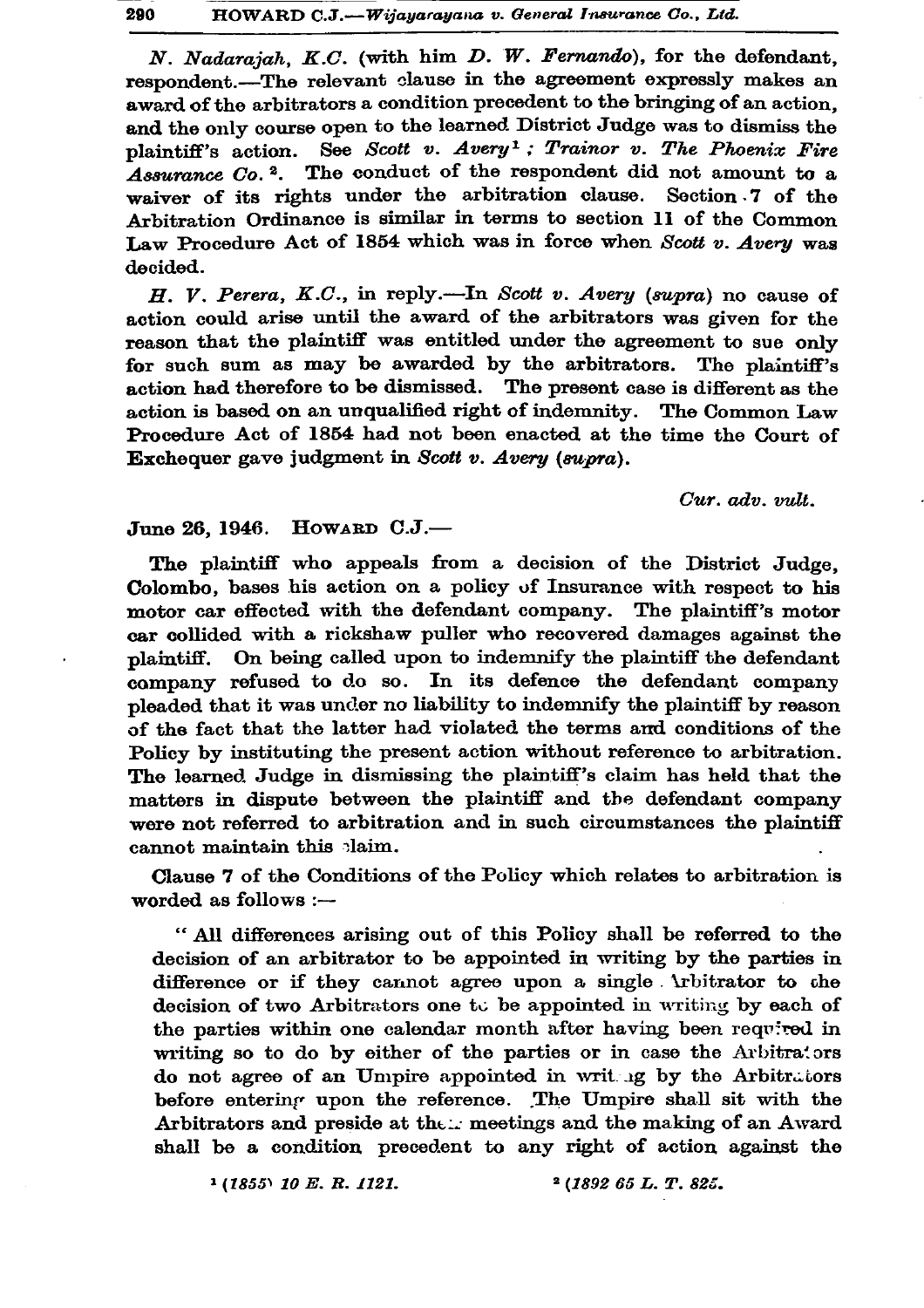Company. If the Company shall disclaim liability to the Insured for any claim hereunder and such claim shall not within twelve calendar months from the date of such disclaimer have been referred to arbitration under the provisions herein contained then the claim shall for all purposes be deemed to have been abandoned and shall not thereafter be recoverable herounder."

It was held by the learned Judge and has been contended by Mr. Nadaraiah, on behalf of the respondent company, in this Court that clause 7 of the conditions in the Policy provides that a reference to arbitration is made a condition precedent to the defendant's liability in a Court of Law. Mr. H. V. Perera on the other hand maintains that section 7 of the Arbitration Ordinance (Cap. 83) applies and that the plaintiff having, in spite of the arbitration clause in the policy, sought his remedy in Court, the remedy of the defendant company was to move that Court proceedings be stayed and the matter referred to arbitration. Section 7 of the Arbitration Ordinance is worded as follows :-

"Whenever the parties to any deed or instrument in writing to be hereafter made or executed, or any of them, shall agree that any existing or future differences between them shall be referred to arbitration, and any one or more of the said parties, or any person claiming through or under them, shall nevertheless commence any action against the other party, or against any person claiming through or under them, in respect of the matters so agreed to be referred, it shall be lawful for the Court in which the action is brought on application by the defendants, or any of them, upon being satisfied that no sufficient reason exists why such matters cannot be referred to arbitration according to such agreement as aforesaid, and that the defendants or any of them were, at the time of the bringing of such action, and still are, ready and willing to join and concur in all acts necessary and proper for causing such matters to be decided by arbitration, to make an order staving all proceedings in such action, and compelling reference to arbitration on such terms as to costs and otherwise as to such Court may seem fit:

Provided always that any such rule or order may, at any time afterwards, be discharged or varied as justice may require."

In support of his contention Mr. Nadarajah has cited the case of Scott v. Avery<sup>1</sup>. This case was decided in 1856, and the law in force when the case was under consideration by the English Courts contained a provision similar to section 7 of the Arbitration Ordinance, namely, section 11 of the Common Law Procedure Act, 1854. This provision was subsequently recreated in section 4 of the Arbitration Act 1889 (52 and 53 Vict c. 49). In Scott v. Avery (supra) a policy of insurance was effected in a mutual insurance company on a ship, one of the conditions of which was that the sum to be paid to any insurer for loss should in the first instance be ascertained by the Committee; but if a difference should arise between the insurer and the committee relative to the settling of any loss or to a claim for average, or any other matter relating to the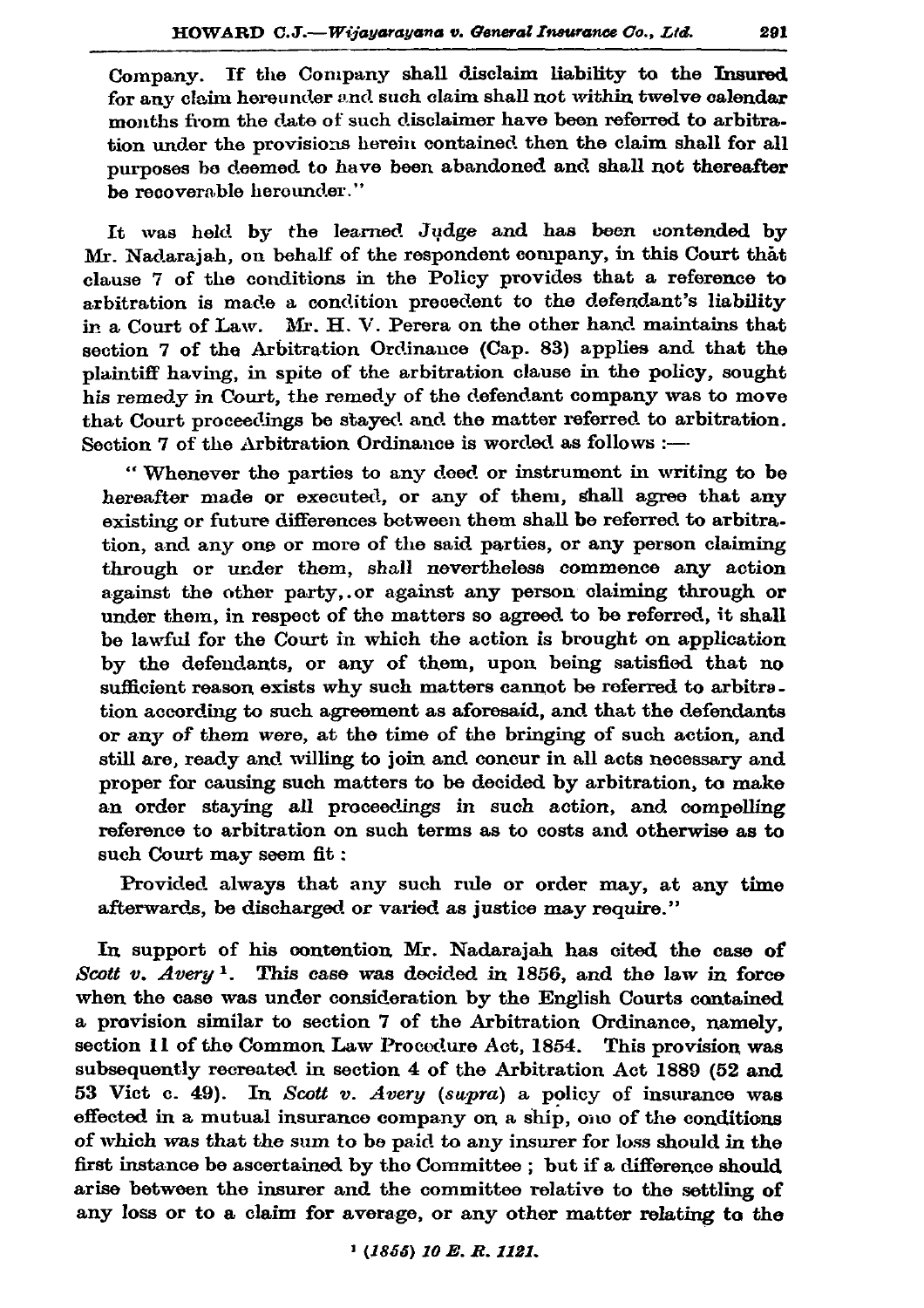insurance the difference was to be referred to arbitration in a way pointed out in the conditions: provided always that no insurer who refuses to accept the amount settled by the Committee shall be entitled to maintain any action at law until the matter has been decided by the arbitrators and then only for such sum as the arbitrators shall award and the obtaining of the decision of the arbitrators was declared a condition precedent to the maintaining of the action. The Court of Exchequer gave judgment for the plaintiff in error. On error brought the Court of Exchequer Chamber reversed that judgment, and gave judgment for the defendant in error. A further writ of error was brought and the Judges were summoned: Eleven Judges attended. By a majority of one the Judges were of opinion that judgment should be given for the defendant in error. With that opinion The Lord Chancellor, Lord Campbell and Lord Brougham agreed. In the judgment of the Lord Chancellor at pp. 1136-1137 the following passage occurs :-

" And that, I take it, is what was alluded to by Lord Hardwicke, in the case of Wellington v. Mackintosh  $(2 \, Atk. 569)$ , which was this: The articles of partnership in that case contained a covenant that any dispute should be referred. A bill was filed by one of the partners, and a plea set up that covenant to refer as a bar to the bill. Lord Hardwicke overruled that plea, but said that the parties might have so framed the deed as to oust the jurisdiction of the Court. I take it, that what Lord Hardwicke meant was, that the parties might have so framed the stipulations amongst themselves, that no right of action or right of suit should arise until a reference had been previously made to arbitration. I think it may be illustrated thus : If I covenant with A to do particular acts, and it is also covenanted between us that any question that may arise as to the breach of the covenants shall be referred to arbitration, that latter covenant does not prevent the covenantee from bringing an action. A right of action has accrued. and it would be against the policy of the law to give effect to an agreement that such a right should not be enforced through the medium of the ordinary tribunals. But if I covenant with A. B. that if I do or omit to do a certain act, then I will pay to him such a sum as J. S. shall award as the amount of damage sustained by him, then, until J. S. has made his award, and I have omitted to pay the sum awarded, my covenant has not been broken, and no right of action has arisen. The policy of the law does not prevent parties from so contracting. And the question is here, what is the contract? Does any right of action exist until the amount of damages has been ascertained in the specified mode? I think clearly not. The stipulation here is, that the sum to be paid to the suffering member shall be settled by the committee. Certain proceedings are provided to obtain the decision of arbitrators, and there is this express stipulation, that 'the obtaining the decision of such arbitrators on the matters and claims in dispute is hereby declared to be a condition precedent to the right of any member to maintain any such action or suit.'

"That the meaning of the parties therefore was, that the sum to be recovered should be only such a sum as, if not agreed upon in the first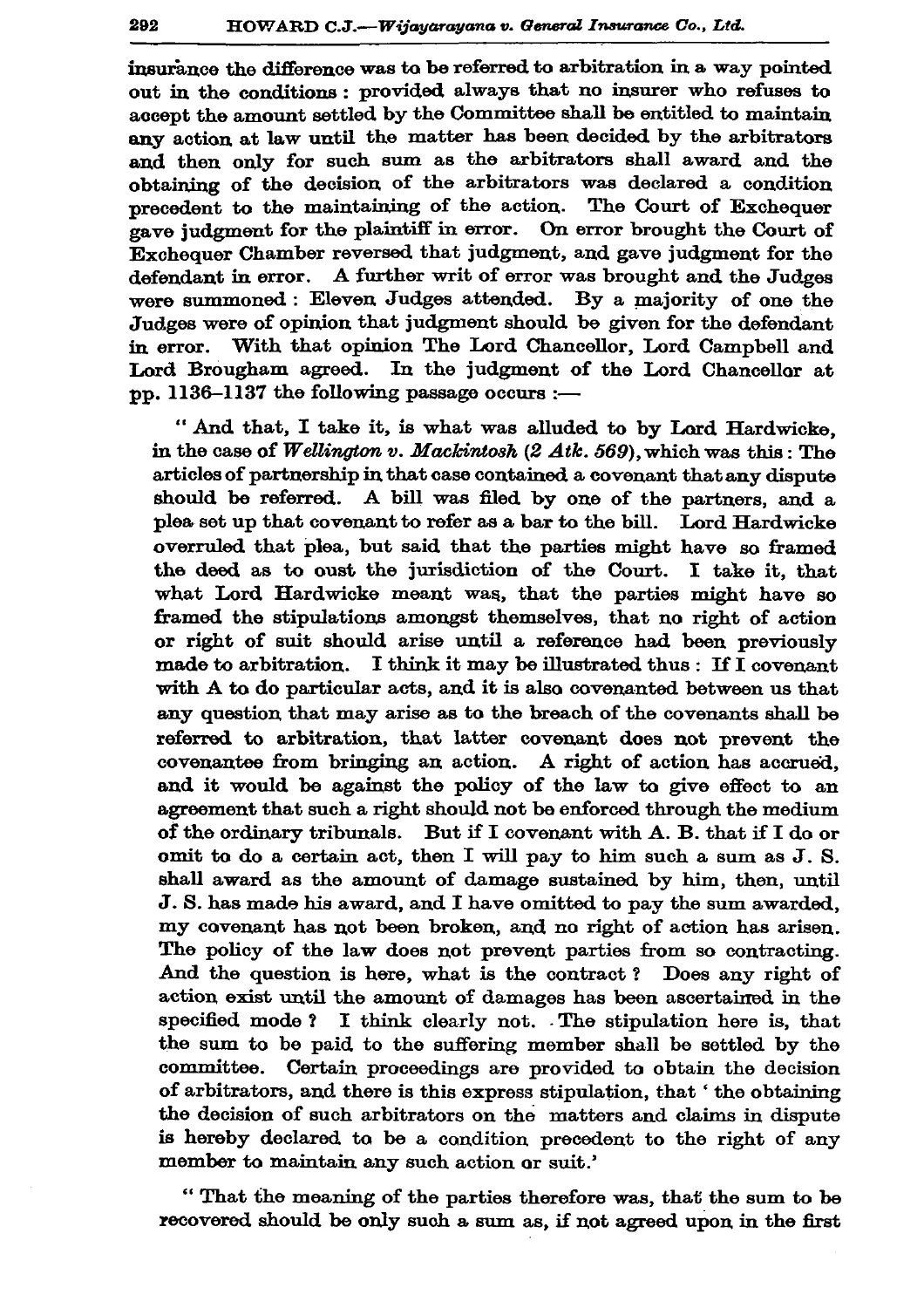instance between the committee and the suffering member, should be decided by arbitration, and that the sum so ascertained by arbitration and no other, should be the sum to be recovered, appears to me to be clear beyond all possibility of controversy. And if that was their meaning, the circumstances that they have not stated that meaning in the clearest terms, or in the most artistic form, is a matter utterly unimportant. What the Court below had to do was to ascertain what was the meaning of the parties as deduced from the language they have used. It appears to me perfectly clear that the language used indicates this to have been their intention, that, supposing there was a difference between the person who had suffered loss or damage and the committee as to what amount he should recover, that was to be ascertained in a particular mode, and that until that mode had been adopted, and the amount ascertained according to that mode, no right of action should exist. In other words, that the right of action should be, not for what a jury should say was the amount of the loss, but for what the persons designated in that particular form of agreement should so sav."

The basis of the judgment was that until the award was made no right of action accrued. Lord Campbell in his judgment stated that it was clear that no action should be brought against the insurers until the arbitrators had disposed of any dispute that might arise between them. It was declared to be a condition precedent to the bringing of any action. Lord Campbell then proceeded to discuss the legality of a such a contract and held that there was nothing illegal in it. Unless there was some illegality, the Courts were bound to give it effect. His Lordship then proceeded to differentiate the case from that of Thompson v. Charnock<sup>1</sup>. where it was held that if the contract between the parties simply contain a clause or covenant to refer to arbitration and goes no further, then an action may be brought in spite of that clause, although there has been no arbitration. In this connection Lord Campbell at p. 1139 states as follows :-

"Therefore, without overturning the case of Thompson v. Charnock and the other cases to the same effect, Your Lordships may hold that, in this case, where it is expressly, directly, and unequivocally agreed upon between the parties that there shall be no right of action whatever till the arbitrators have decided, it is a bar to the action that there has been no such arbitration."

It would appear that in Scott v. Avery (supra) before the action was brought a difference and dispute arose between the Committee and the plaintiff relating to the insurance, to wit, as to the extent of the said loss and as to the repairs done to the ship and as to the sum to be paid by the Association to the plaintiff in respect of such loss. In Scott v. Avery (supra) there was a difference or dispute between the parties which was clearly defined and could be referred to arbitration under the terms of the policy. No such defined difference exists in the present case. In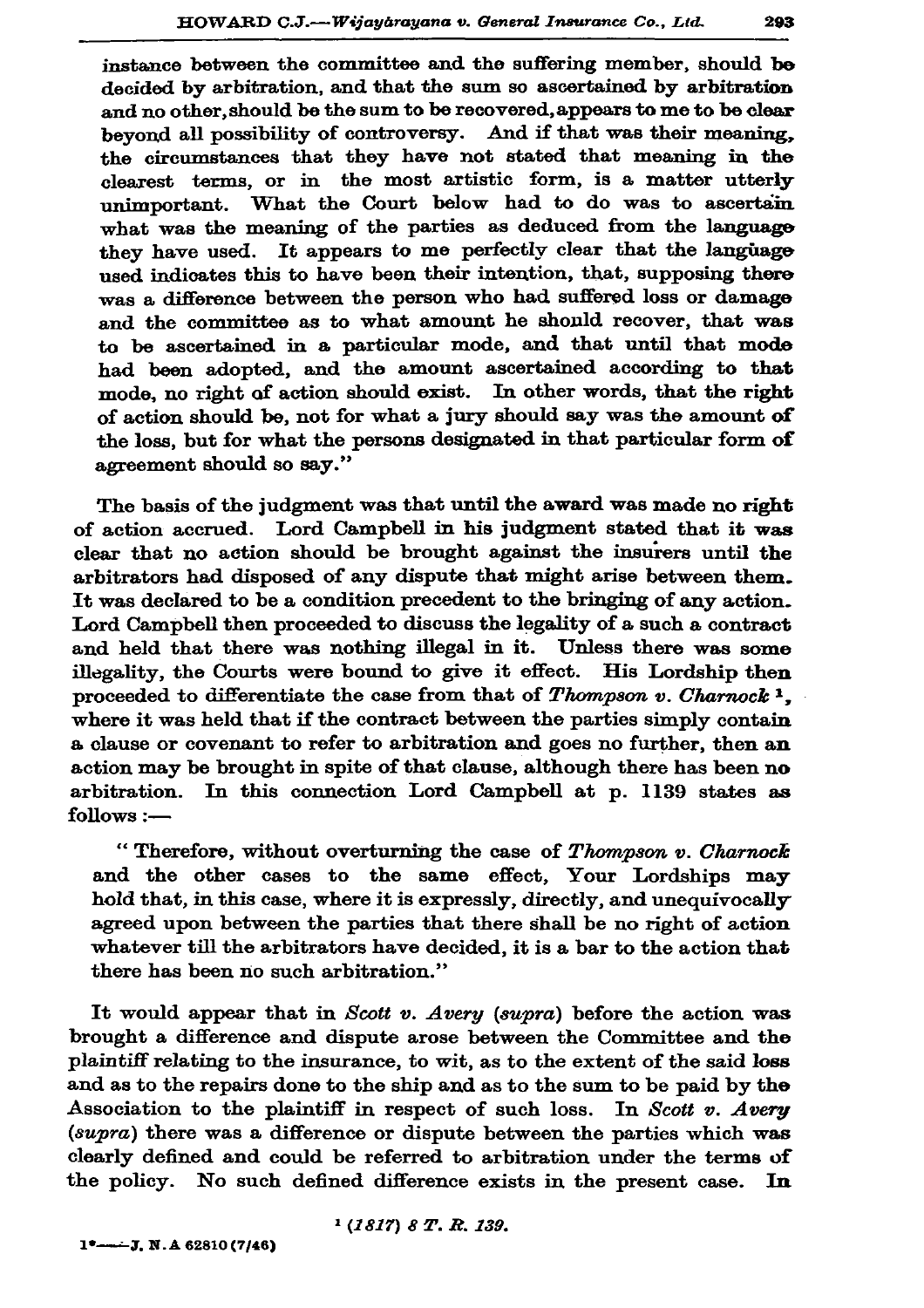their letter of May 8, 1943, the defendants state that they propose to repudiate liability because the plaintiff has violated policy conditions. The particular act of violation is not stated. In a letter of June 5, 1943, the plaintiff's proctor asks on what specific grounds the defendants denv liability. On June 17, 1943, the defendants replied to this letter by stating that when a claim is made, it would be the occasion for informing the plaintiff of the grounds on which liability is repudiated. On July 6. 1943, the plaintiff's proctor informed the defendants that his client proposed to institute an action against them. On July 12, 1943, the defendants repudiated liability. The correspondence between the parties indicates merely a general repudiation of liability by the defendants. In these circumstances does the case come within the principle decided in Scott v. Avery (supra)? The latter case was comprehensively reviewed in Trainor v. The Phoenix Fire Insurance Company<sup>1</sup>. At p. 827 Lord Coleridge C.J. stated that the case was exactly within the decision of Scott v. Avery (supra) as interpreted by Lord Cranworth and Lord Campbell and it is a clause agreeing to refer all matters in difference between the assured and the insurer, as a condition precedent to the assured maintaining any action against the insurer. The Lord Chief Justice further stated that if there was a clause stating that "we agree that no cause of action under any circumstances shall arise upon this policy with which the Courts shall deal" or "under no circumstances shall the Courts of Law have anything to do with disputes arising under this clause," such a clause would be invalid as an attempt to take away altogether from the Courts disputes between particular parties and to close the doors under all circumstances and under every conceivable The Lord Chief Justice then proceeded to state that state of the case. this is not what had been done. What had been done was to say that before the Courts can try a case certain conditions precedent shall be fulfilled and the judgment in Scott v. Avery (supra) had already determined that it matters not whether it is one or more of those steps; it matters not whether it is liability or the amount of liability if it is limited to being a condition precedent to the maintenance of an action. It will be observed, however, that in the case of Trainor v. The Phoenix Fire Assurance Company (supra), the action was not dismissed, but the proceedings were stayed. The defendants in that case very rightly stated that they were ready and willing to have the matter settled by arbitration as provided by the policy.

In my opinion, the matter in issue is governed by the House of Lords case of London and North Western & Great Western Joint Railway Com*panies v. J. H. Billington* <sup>2</sup>. The headnote of this case is as follows :-

"A Railway Act confirming a Provisional Order, after empowering the railway company to charge a reasonable sum for certain services rendered to a trader, by way of addition to the tonnage rate, enacted that 'any difference arising under this section shall be determined by an arbitrator to be appointed by the Board of Trade at the instance of either party.' The company having sued the respondents for

<sup>1</sup> (1892) 65 Law Times 825.

<sup>3</sup> (1899) A. C. 79.

294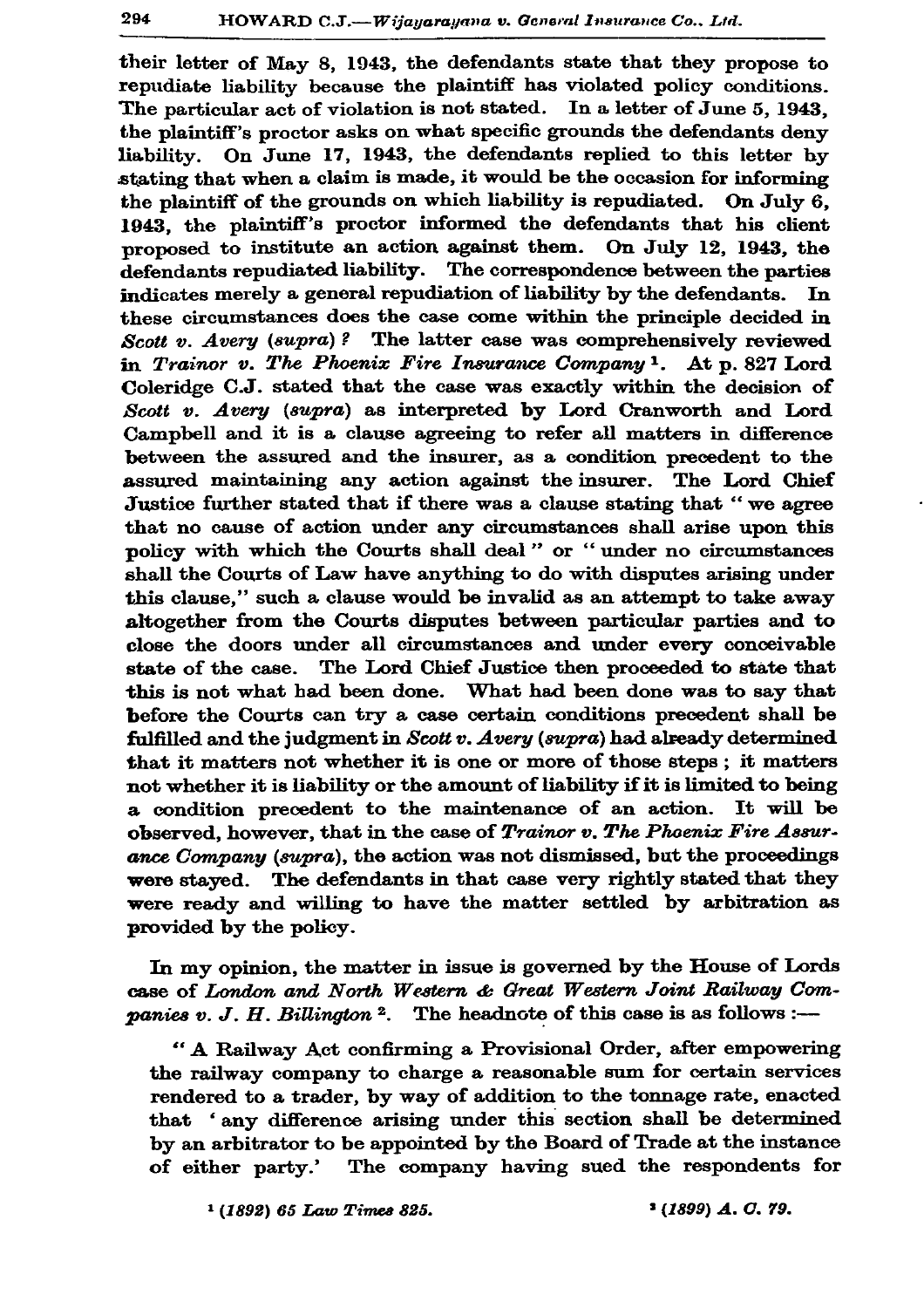services under this section, the respondents objected to the jurisdiction of the Court on the ground that the matter was one for the arbitrator to determine :-

Held, that as there had been no difference existing between the parties before action brought the arbitrator had not and the Court had jurisdiction.

The decision of the Court of Appeal (1898), 2 Q. B. 7, reversed and the decision of Wright and Darling JJ. restored upon the above ground."

The facts of this case are as follows :-

" The appellants having brought an action in the county court at Chester against the respondents to recover £38.7s. for siding rents for coal wagons, the respondents gave notice to defend and defended the action on the ground that the county court had no jurisdiction to decide the matters in issue in the action, such jurisdiction being ousted by the London and North-Western Railway Company (Rates and Charges) Order Confirmation Act 1891 (54 & 55 Vict. c. ccxxi.) Sched. s. 5. That section empowers the company to charge a reasonable sum, by way of addition to the tonnage rate, for certain services rendered to a trader, and proceeds thus: 'Any difference arising under this section shall be determined by an arbitrator to be appointed by the Board of Trade at the instance of either party.' The siding rents were for 6d. a day for every wagon not released and remaining on the company's premises after four days allowed to the respondents The county court judge found as a fact that no for unloading. difference had arisen before action brought as to the question whether the charge of 6d. was a reasonable one, or whether the four days was a reasonable time for unloading. The learned Judge added: 'The defendants knew of the charge being made against them; they accepted the services with such knowledge, though protesting against the right of the plaintiffs to make any charge; they make no complaint that the amount of the charge was unreasonable, or the period of four days, so as to enable the plaintiffs to apply to have such question settled by arbitration, nor do they take any step themselves to have the question so settled. When action is brought they say, and apparently for the first time, the question between us is as to the reasonableness of the charge of 6d. and therefore for another tribunal.' The Judge therefore gave judgment for the plaintiffs. The defendants having appealed, the Queen's Bench Division (Wright and Darling JJ.) dismissed the appeal with costs. The Court of Appeal (A. L. Smith and Chitty L.JJ.) reversed this decision and entered judgment for the defendants."

In his judgment Lord Halsbury L.C. stated at p. 81 as follows :-

"that a condition precedent to the invocation of the arbitrator on whatever grounds is that a difference between the parties should